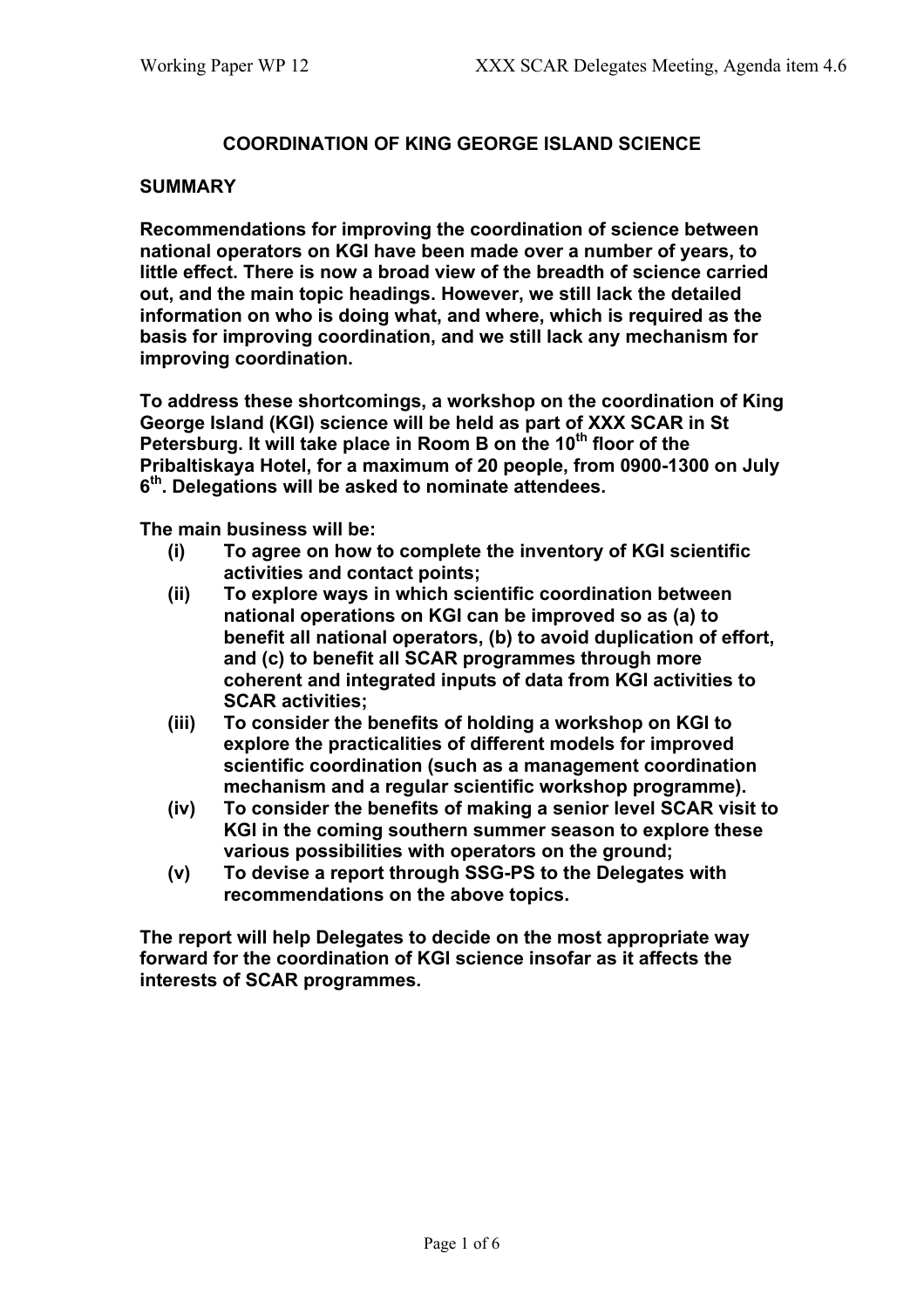# **COORDINATION OF KING GEORGE ISLAND SCIENCE**

#### **BACKGROUND**

King George Island (isla 25 de Mayo in Argentine toponimy) is located at 62ºS in the South Shetland Islands just north of the tip of the Antarctic Peninsula. It is host to the research stations of 11 SCAR Members (one of them, the Argentine Jubany Station, has a laboratory shared between Argentina and Germany) (Table 1). There has long been an interest within SCAR to help these Members and other visiting national expeditions to improve the coordination of scientific activities on the island, so as to ensure a maximum scientific return for the investments made by Members, to share data so as to reduce or eliminate duplication, and to make a more significant contribution from those activities to SCAR's science programmes.

#### **Recommendations from SCAR XXVII (Shanghai, 2002)**

Delegates agreed that while appreciating that national programmes should maintain their own priorities, there was a need to rationalize scientific activities on King George Island, among other things so as to free resources for new scientific projects. They recommended (SCAR XXVII-6) that the relevant National Committees should make efforts to integrate their scientific objectives and to collaborate with other nations.

Noting that a King George Island Geographic Information System (KGIS) had been created under the umbrella of SCAR's Working group on Geographic Information, they also recommended (SCAR XXVII-7) that countries with programme activities on King George Island should make use of this integrated system for science activity, environmental planning and logistic operations; and that National Committees, through their National Programmes, should continue providing spatially referenced data to the Geographic Information System for the mutual benefit of all National Programmes with activities on the island.

#### **Recommendations from SCAR XXVIII (Bremerhaven, 2004)**

At this meeting, Delegates further recommended (SCAR XXVIII–6) that National Committees with activities on King George Island, through their National Programmes, should use the KGIS for coordinating science activity, environmental planning and logistic operations; and should continue to provide spatially referenced data to the GIS for the mutual benefit of relevant National Programmes.

In addition, the SSG-PS made an internal recommendation (SCAR XXVIII  $-2$ ) that SCAR should form a multidisciplinary cross-SSG Action Group on King George Island science, with the Terms of Reference being:-

- to make an inventory of the science that is taking place on the island, and - to suggest means by which coordination could be improved to make better

use of the available resources.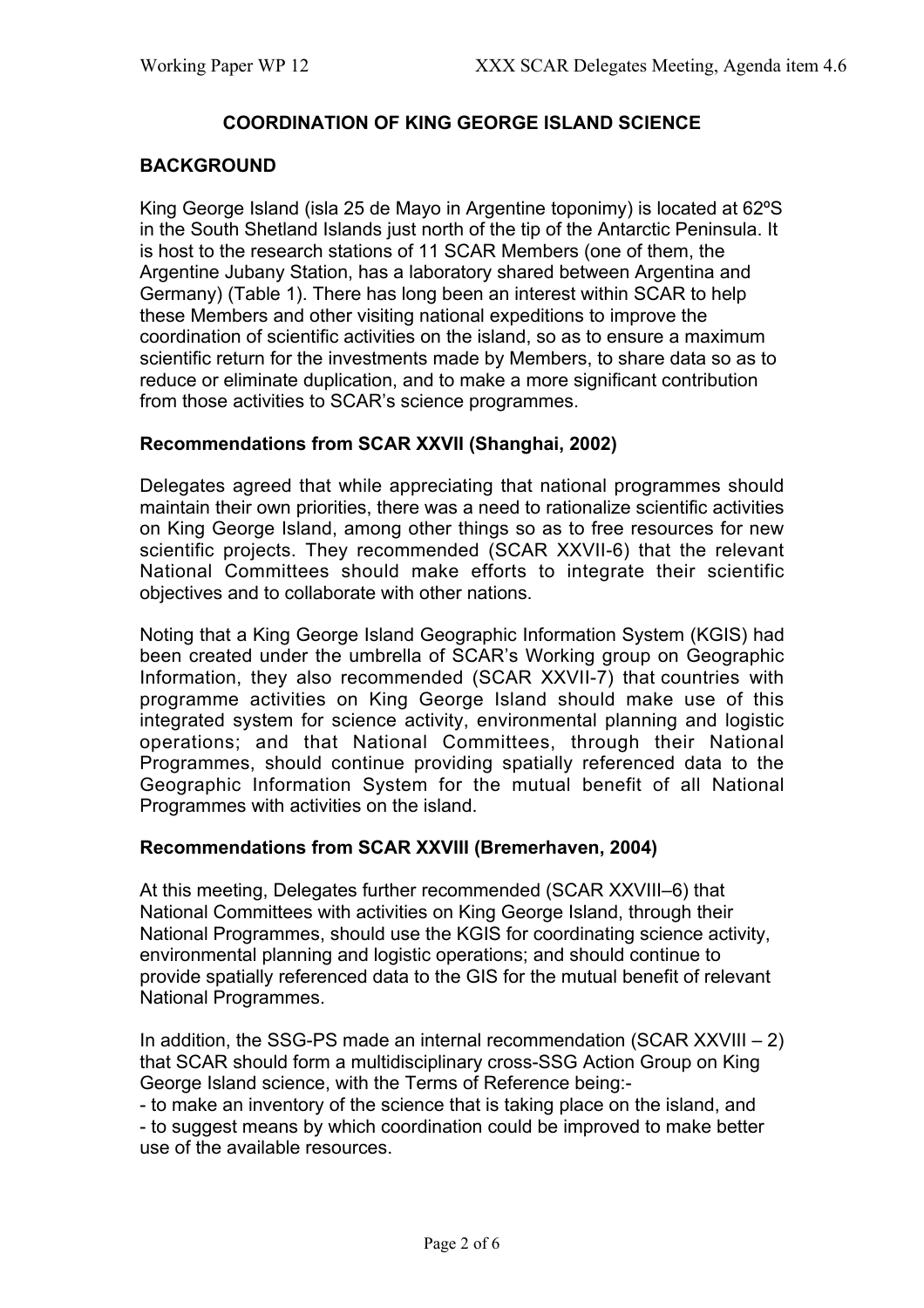It was envisaged that the group could carry out much of its work by email, but that it would be useful to have a workshop of King George Island science at SCAR XXIX (Hobart, 2006).

The SCAR Strategic Plan for 2004-2010, approved at XXVIII SCAR, noted that the overall purpose of the AG was to encourage different national groups on King George Island to share information about their research plans, so as to avoid unnecessary duplication of costly activities.

Dr Vicor Lagun (AARI, St Petersburg) volunteered to organize the group and set up a KGI Action Group web site at the Russian Arctic and Antarctic Research Institute (AARI)(http://south.aari.nw.ru).

According to SSG-PS it was intended that the steering committee for this group will include Stefan Vogt, Lucia Campos, Victor Lagun and probably a representative of Korea or another Brazilian. However, it seems that to date the activity has involved only Dr Lagun.

## **Recommendations from SCAR Executive Committee (June 2005)**

EXCOM asked the Secretariat to draw up a plan for EXCOM and Chief Officers to consider, suggesting how to proceed on KGI coordination.

## **Recommendations from SCAR XXIX (Hobart, July 2006)**

SSG-PS report noted that the main activities of the AG-KGI had been concerned with meteorology and other physical sciences, but that over the next 2 years it was intended to have greater involvement of the biological community, so that by SCAR XXX we would have a complete inventory of KGI science and a series of recommendations regarding cooperation and coordination.

It was intended that Dr. Lagun's activities (like those in any other SCAR Group) should be reported to the Chief Officer of the Physical Sciences Standing Scientific Group (SSG-PS), for consideration at SSG-PS meetings.

SCAR Delegates requested Chief Officers of SSGs to develop a joint recommendation on the coordination of scientific activities on King George Island, for consideration at XXX SCAR (2008).

## **Recommendations from SCAR Cross-Linkages Workshop (Rome, November 2006)**

For this meeting of Chief Officers and SRP Leaders, Dr Lagun reported (through John Turner, the former Chief Officer of SSG-PS) that he had visited all KGI stations, except the Brazil base, during January-February, 2006, while attending an International Workshop on "*Possibilities for Environmental Management of Fildes Peninsula and Ardley Island*"\_ at Bellingshausen Station, January 30 - February 04, 2006. By that time he had established direct (and indirect) contact with all KGI stations. The Cross-Linkages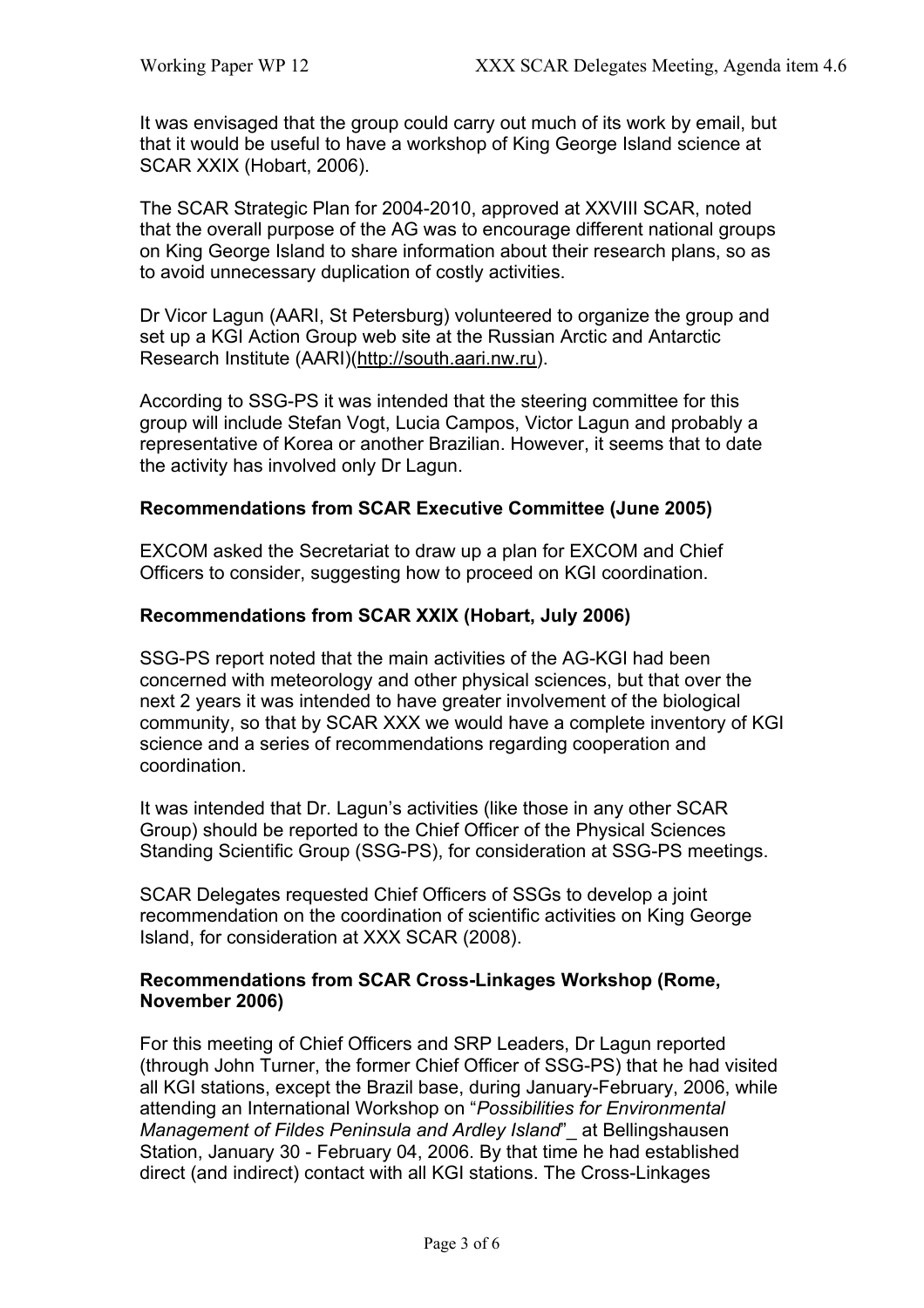participants noted that the KGI web site is more like an encyclopaedia entry on KGI science than like an inventory of scientific activities.

To achieve the Terms of Reference of the Group, the Rome meeting recommended:

- that a membership list should be established for the members of the AG, comprising representatives of each Member active on KGI and representatives of the three SSGs;
- that the members of the AG be invited to nominate a chair person from among themselves;
- that the Secretariat be invited to take on the task of establishing the inventory (see below); and
- that a workshop on KGI science be organised in conjunction with SCAR 2008 in St Petersburg, to review progress.

The Rome meeting suggested that coordination could be improved by adopting a community approach, for instance through a science coordination committee of the kind that has been developed at Ny Alesund, on Svalbard and which has produced the Ny Alesund management plan (produced by NYSMAC, the Ny Alesund Science Management Action Committee). Such a committee might then also organise an annual conference where results could be displayed, which would lead to further collaborative work and associated advances.

Bearing these various points in mind it was recommended that to complete the inventory and explore the coordination question the Secretariat, in consultation with Chief Officers and Victor Lagun, should:

- (i) get the KGI station list from COMNAP (http://www.comnap.aq/facilities, accessible from
- the home page through the 'Antarctic Facilities' tab);
- (ii) check what SCAR national reports say about KGI activities;
- (iii) find out what the SC-AGI GIS shows for KGI:
- (iv) distribute a questionnaire to each of the operators in the island to discover what research is taking place there;
- (v) develop contact points for each country and station active on KGI; (vi) develop an inventory of activities showing current research and who is doing what (e.g. like Table 1, below);
- (vii) relate it to SCAR activities:
- (viii) cross check the Ny Alesund coordination mechanism;
- (ix) produce a report setting out KGI science and making recommendations for the future regarding coordination;
- (x) circulate information about SCAR programmes to KGI bases, with a view to encouraging them to integrate their research with SCAR programmes;
- (xi) encourage coordination between KGI and SCAR programmes;
- (xii) plan a half day workshop for XXX SCAR on KGI scientific research.

# **Table 1. Example for inventory of KGI activities**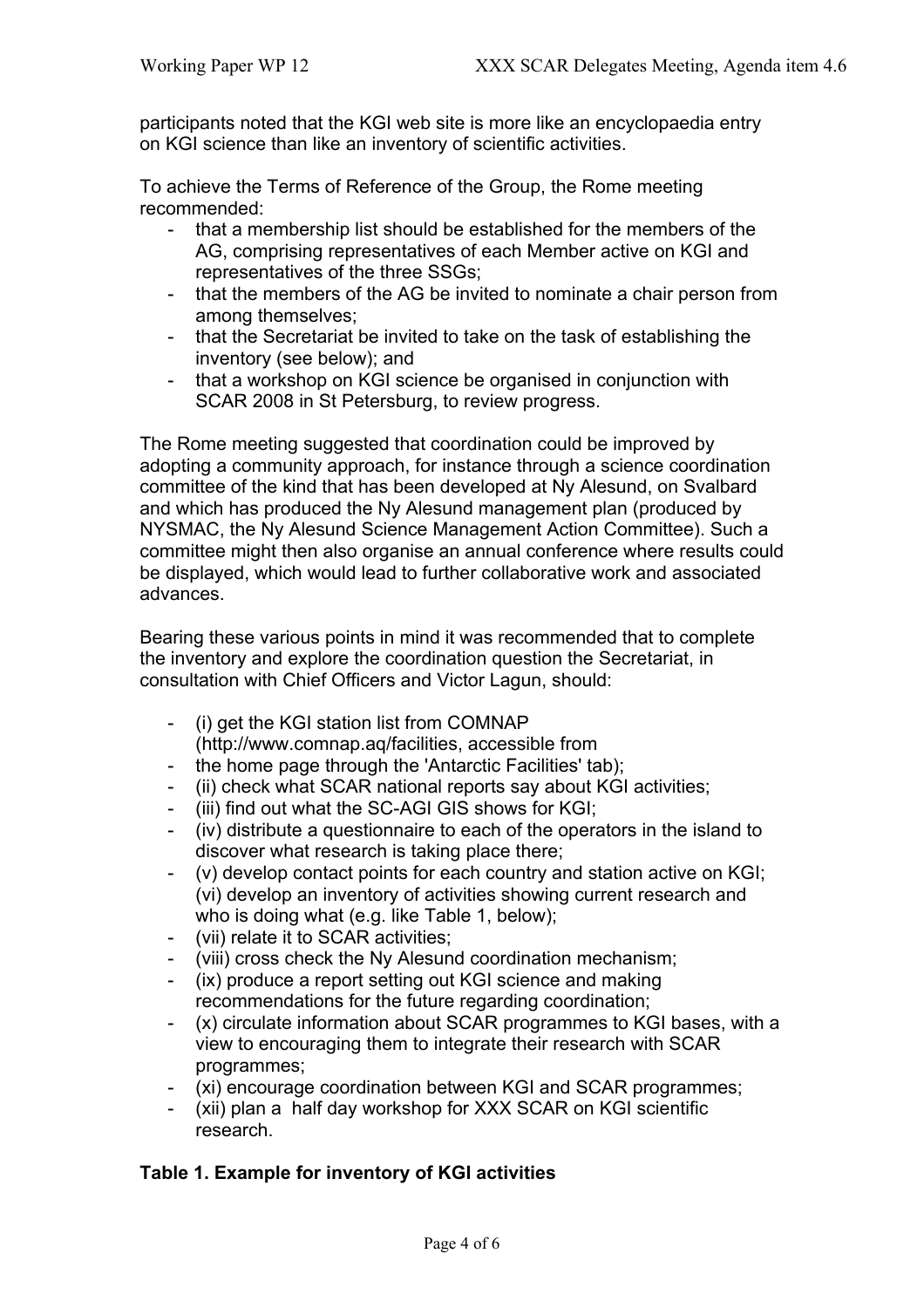| <b>Stations</b>   | Operator      | Contact<br>Point | Op.<br>Met  | <b>Scientist</b> | GCOS<br>Stn | <b>Biology</b> | Upper<br>Atmos | etc |
|-------------------|---------------|------------------|-------------|------------------|-------------|----------------|----------------|-----|
| <b>Great Wall</b> | China         | das              |             |                  | N           |                |                |     |
| Bellings-hausen   | Russia        | sff              | Υ           |                  | Y           |                |                |     |
| Artigas           | Uruguay       | sdf              | $\check{ }$ |                  |             |                |                |     |
| Frei              | Chile         | ert              |             |                  |             |                |                |     |
| <b>INACH</b>      | Chile         | tyu              |             |                  |             |                |                |     |
| King Sejong       | Korea         | yui              |             |                  |             |                |                |     |
| Jubany            | Argentina     | hjk              | Y           |                  |             | Y              |                |     |
| Artktowsky        | Poland        | ert              |             |                  |             |                |                |     |
| Ferraz            | <b>Brazil</b> | wer              |             |                  |             |                |                |     |
| Matchu Pichu      | Peru          | qwe              |             |                  |             |                |                |     |
| Copacabana        | <b>USA</b>    | yui              |             |                  |             |                |                |     |
| A hut             | Ecuador       | ert              |             |                  |             |                |                |     |

Ideally what we require in addition is information on observing stations, such as - operating nation - lat/long - surface met programme - upper air meteorological programme - biological research - geological research etc.

It would also be useful to have a report on the 2006 visit, and on subsequent activities by the group.

In addition a connection is needed between the AG-KGI and other SCAR science activities. There is a need not simply to improve coordination at the field level on the island, but also to integrate KGI research with SCAR programmes to the extent possible.

As an example of what might be achieved, the Rome meeting suggested that the KGI community could band together to support a radiosonde programme that might utilise the radiosonde launch facilities of the Russian station. Radiosonde data are in short supply, and this would provide a key addition to the database. These data are important for assessing the mid-tropospheric warming at 5 km, which is larger than any recorded elsewhere on the planet. Korean and Chilean station s are said to be interested.

# **Recommendations from EXCOM (Washington DC, July 2007)**

EXCOM asked S. Marenssi and the Secretariat to develop (new) terms of reference (and membership) for the King George Island Science Coordination Action Group, to assist coordination among Members with activities on King George Island to improve scientific investigations (recognising that any action by SCAR in this regard must be sensitive to national interests and independence). One way forward might be to identify critical scientific activities not currently conducted on KGI, and to encourage national programmes to expand science activities in these directions. EXCOM decided that the KGI Action Group should be expanded to include representatives of countries who have stations on KGI, and should serviced by the SCAR Secretariat. A KGI workshop should be planned for XXX SCAR.